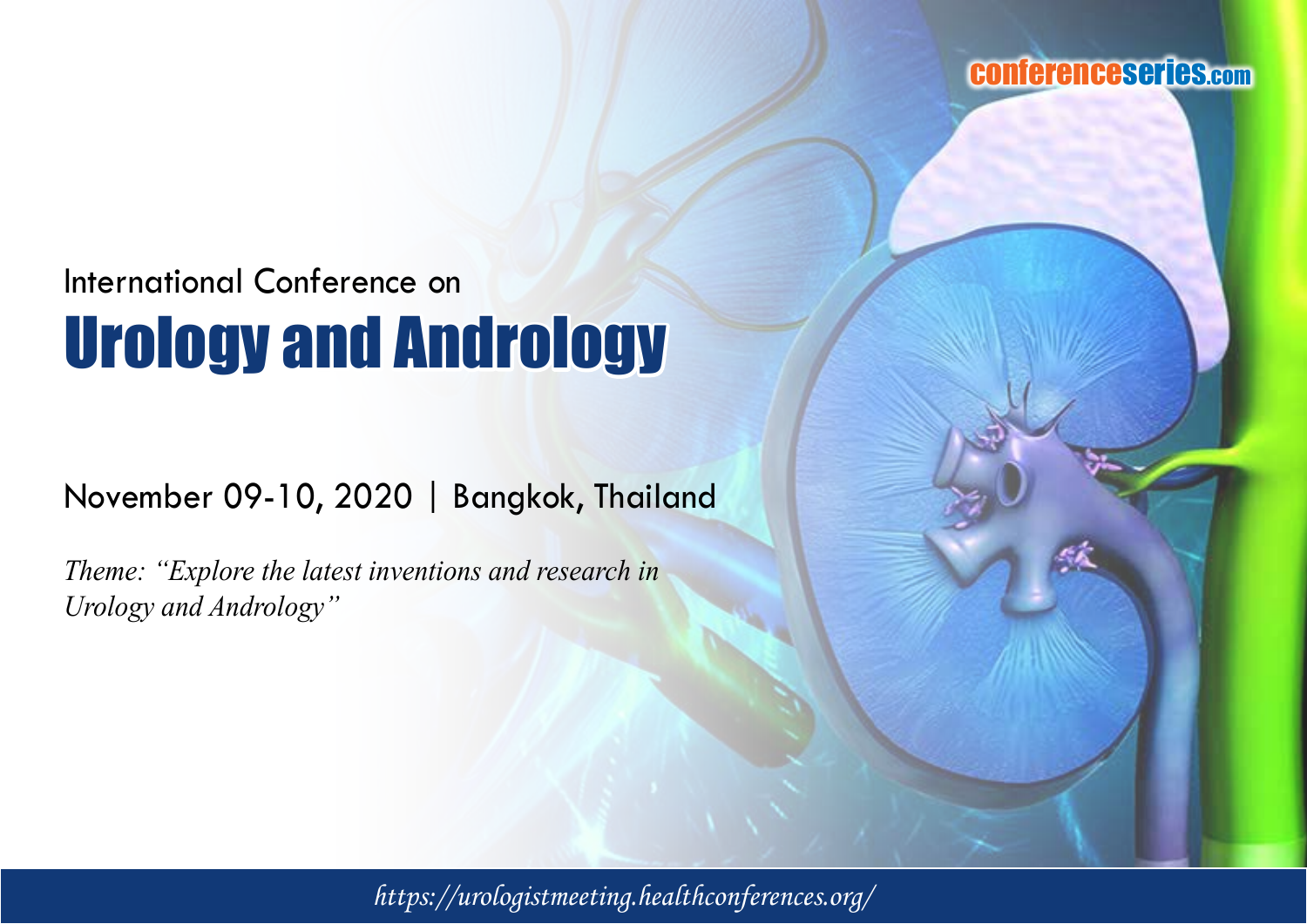Invitation...

#### **Dear Colleagues,**

**International Conference on Urology and Andrology** (**Urologist 2020**) extends its welcome to you during **November 09-10, 2020** at **Bangkok, Thailand**. with a theme ''**Explore the latest inventions and research in Urology and Andrology**''. Conference Series LLC Ltd Organises 1000+ Conferences Every Year across USA, Europe & Asia with support from 1000 more scientific societies and Publishes 700+ Open access journals which contains over 50000 eminent personalities, reputed scientists as editorial board members.

The **Urologist 2020** intends to gather all the people across the globe like students, lecturers, Assistant Professors, Professors, Directors, Chairman, Chancellor, Scientists, Doctors, Managing Directors, Chief Executive Officers, Presidents and Noble Laureates and base a platform for them to share their experience, knowledge and research work, recent advancements in the field of Urology and Andrology.

Hy to Attend???

Urologist 2020 goal is to provide participants continuing dental education, propose novel research techniques, improve the skills and expertise in the areas of Dental Health, Oral Care, Public Health Dentistry, Endodontics and Orthodontics with its well-designed scientific program and quality lectures. It also paves way for making a good relationship with the dental associates through the B2B meetings and develop better business opportunities.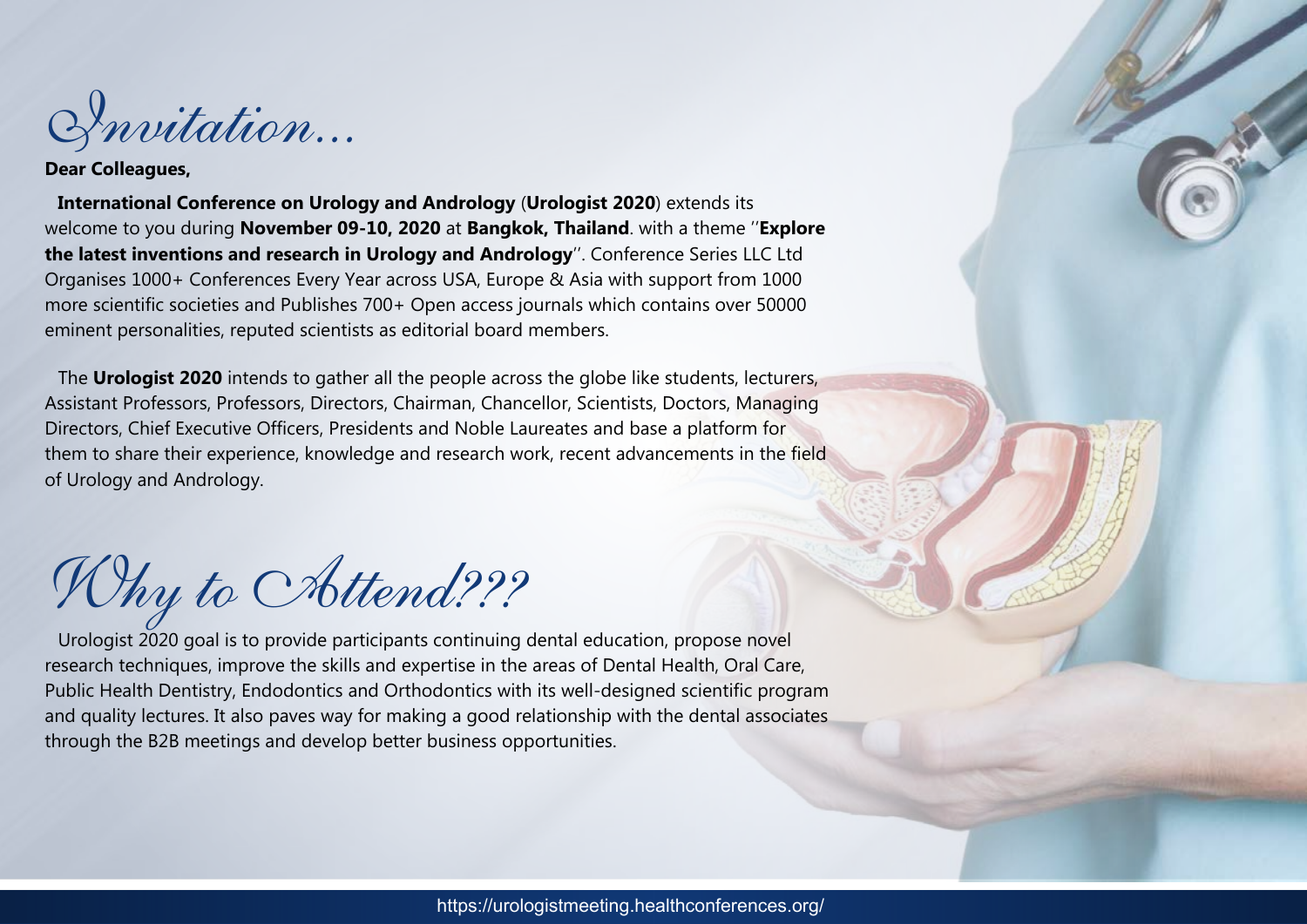Conference Pessions:

All honorable authors, researchers, scientists and students are encouraged to contribute and help the shape of the conference through submissions of their posters & research abstracts. Also, high quality research contributions describing original and unpublished of conceptual, constructive, experimental or theoretical work in all areas of Urology and Andrology are warmly invited for presentations at the conference. The conference memorial contributions of abstracts and posters that address themes & future aspects of the conference related sessions.

- **Urology**
- **Andrology**
- Clinical andrology
- The use of multiple clinicians
- The use of multiple clinicians
- **Infertility**
- **Micropenis**
- **Paraphimosis**
- Phimosis
- Prostate cancer
- Varicocele
- Female urology
- Reconstructive urology
- Urologic oncology
- **Neurourology**

### **Urologist 2020**

- Opportunity to attend the presentations delivered by eminent scientists and business professionals from all over the world.
- Selected contributions will be published in following reputed high impact factor Journals.
	- ) Journal of Nephrology and Urology
	- ) Journal of Clinical & Experimental Nephrology
	- ) Journal of Nephrology & Renal Diseases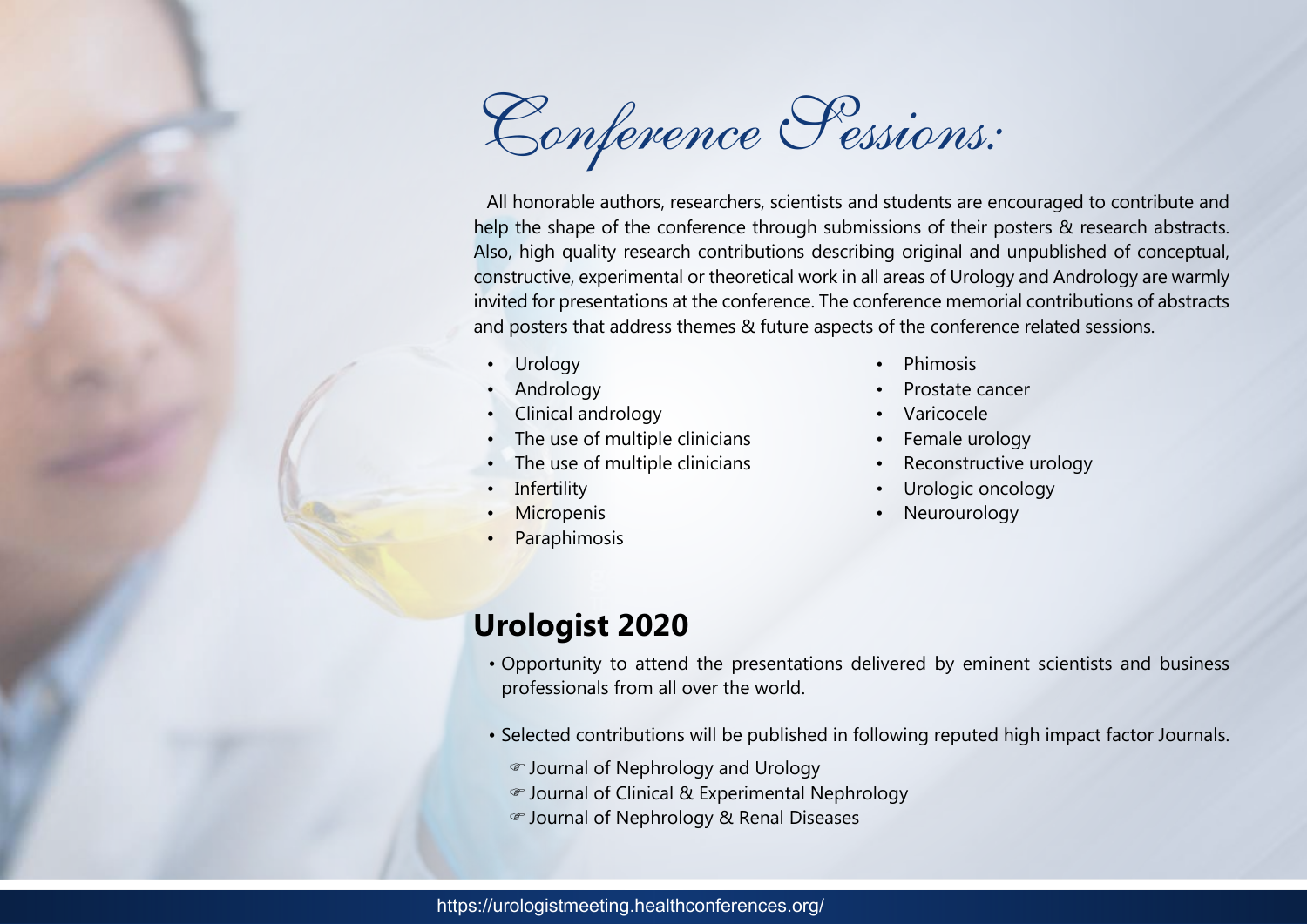|                             | November 09, 2020                                                                                                                              |
|-----------------------------|------------------------------------------------------------------------------------------------------------------------------------------------|
| <b>Time</b>                 | Session                                                                                                                                        |
| 08:30 - 09:30 Registrations |                                                                                                                                                |
|                             | 09:30 -11:30 Keynote Forums                                                                                                                    |
|                             | <b>Group Photo</b>                                                                                                                             |
|                             | 11:30 - 11:45 Network & Refreshment Break                                                                                                      |
|                             | 11:45 -13:00 Rational drug design approach   Biopharmaceutics   Reformulation studies   Pharmaceutical materials & formulations                |
| 13:00 - 13:45 Lunch Break   |                                                                                                                                                |
|                             | 13:45 -16:00 Ligand-based drug desing   Genetics in drug development   Drug target   Computer aided drug design(CADD)                          |
|                             | 16:00 - 16:15 Network & Refreshment Break                                                                                                      |
|                             | 16:15 -18:00 Novel nanotechnology applications   Biomedical nanotechnology   Nano particles and Nano gels                                      |
|                             | <b>Day Concludes</b>                                                                                                                           |
|                             | November 10, 2020                                                                                                                              |
| Time                        | Session                                                                                                                                        |
| 08:30 - 09:30 Registrations |                                                                                                                                                |
|                             | 09:30 -10:30 Keynote Forums                                                                                                                    |
|                             | 10:30 -11:30 Introduction of mordern engineering process   New measurement and control technologies   Pharmaceutical market                    |
|                             | 11:30 -11:45 Network & Refreshment Break                                                                                                       |
| 11:45-13:00                 | Matrix diffusion types   Future aspects of Nano medicine   Nano medicine for CNS   Bioanalytical techniques   Spectroscopic techniques         |
| 13:00 - 13:45 Lunch Break   |                                                                                                                                                |
|                             | 13:45 -16:00 Rapid screening methods   Environmental monitoring   Product management   Good manufacturing practices   Industrial pharmaceutics |
|                             | 16:00 - 16: 15 Network & Refreshment Break                                                                                                     |
|                             | 16:15 -18:00 Poster Presentations                                                                                                              |
|                             | Day Concludes                                                                                                                                  |
|                             |                                                                                                                                                |
|                             | <b>Award Ceremony</b><br><b>Conferece Concludes</b>                                                                                            |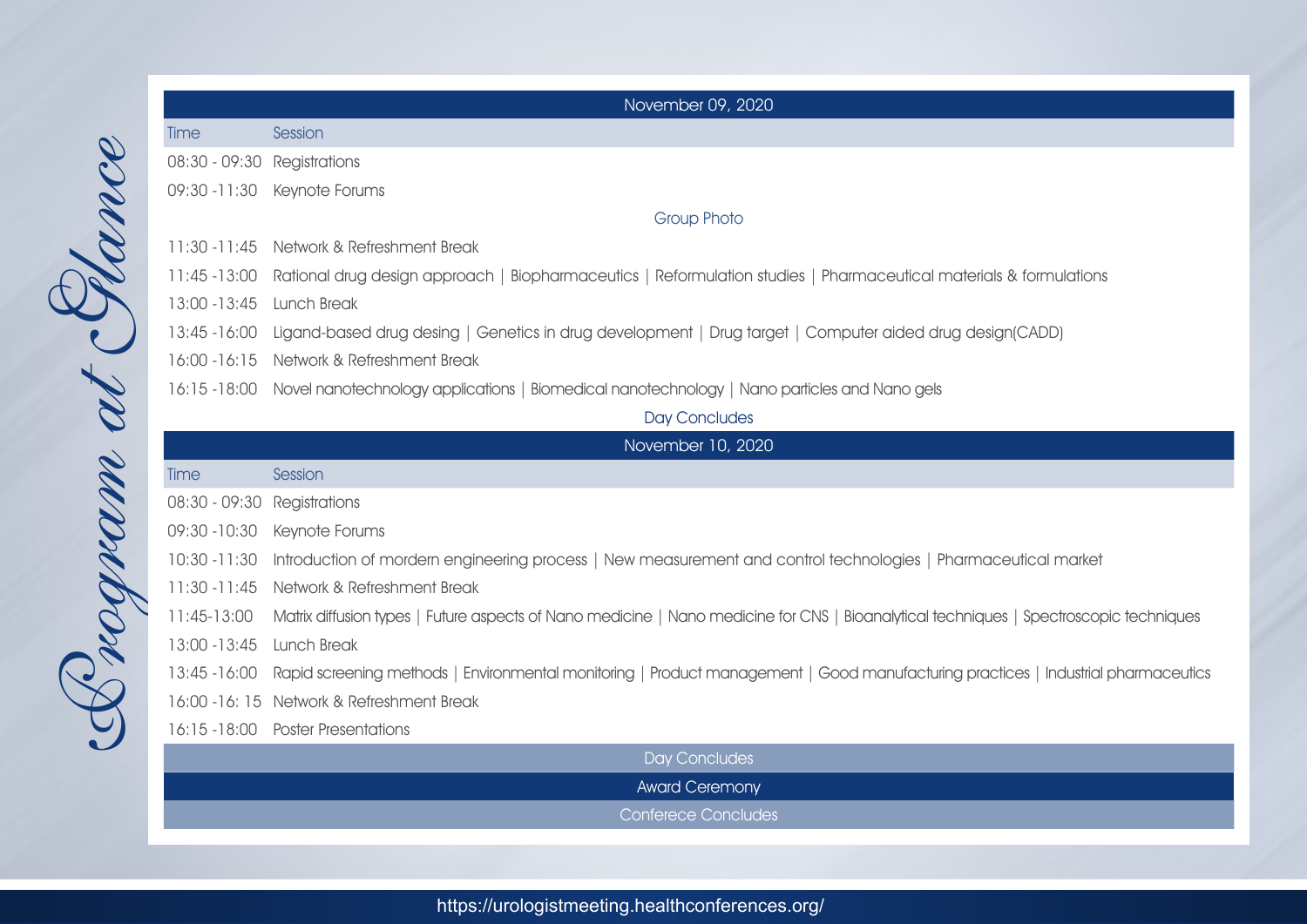City Attractions



https://urologistmeeting.healthconferences.org/